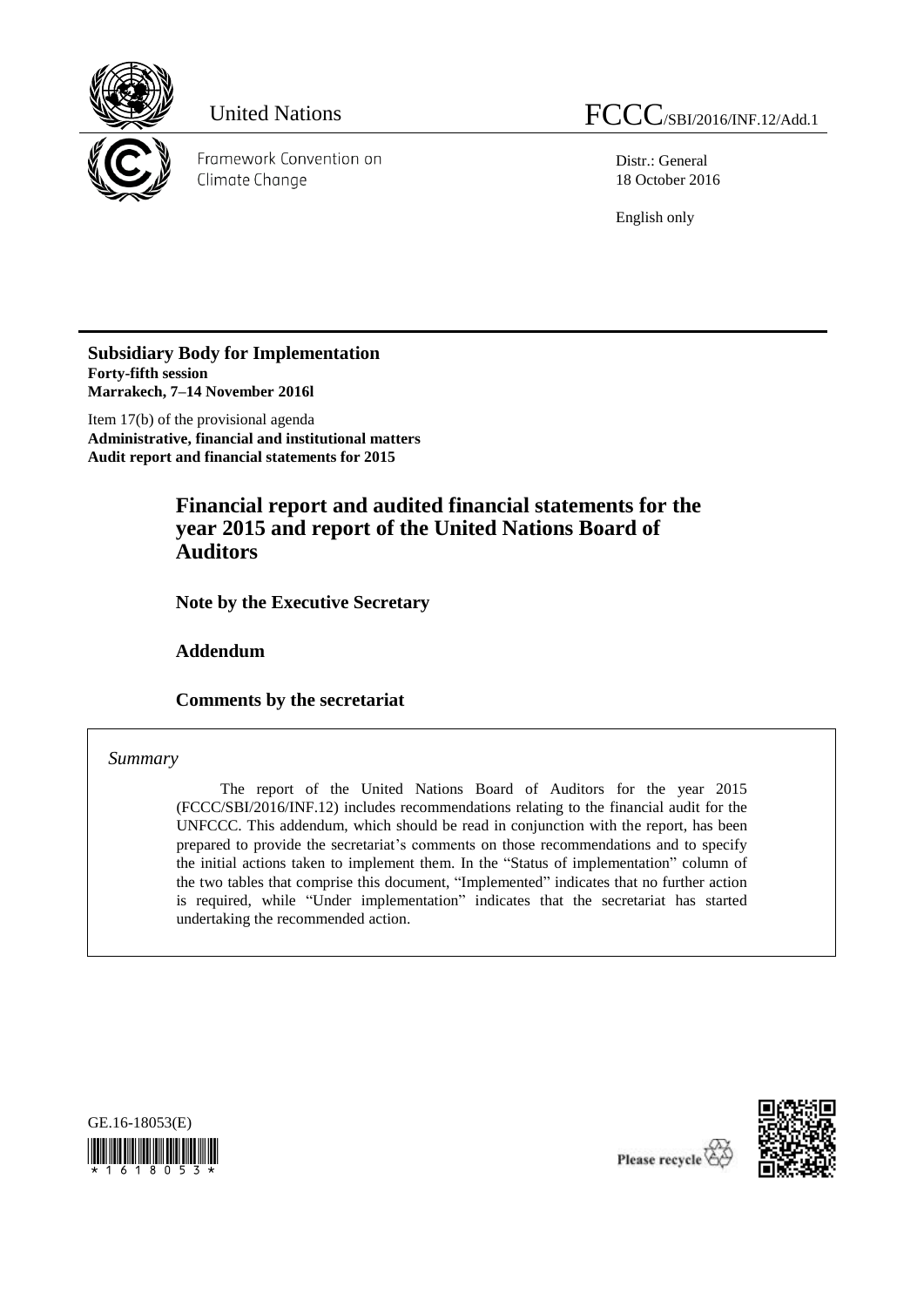#### **2** Table 1

## **Recommendations of the United Nations Board of Auditors for the year ended 31 December 2015**

| Recommendation of the United Nations Board of Auditors for<br>the year ended 31 December 2015                                                                                                                                                                                               | Comments by the secretariat                                                                                                                                                                                                                                                                                                                                                                                                                                                                                                                                                                                                   | Status of implementation                                                                           |
|---------------------------------------------------------------------------------------------------------------------------------------------------------------------------------------------------------------------------------------------------------------------------------------------|-------------------------------------------------------------------------------------------------------------------------------------------------------------------------------------------------------------------------------------------------------------------------------------------------------------------------------------------------------------------------------------------------------------------------------------------------------------------------------------------------------------------------------------------------------------------------------------------------------------------------------|----------------------------------------------------------------------------------------------------|
| Recommendation 1, paragraph 13:                                                                                                                                                                                                                                                             |                                                                                                                                                                                                                                                                                                                                                                                                                                                                                                                                                                                                                               |                                                                                                    |
| The Board recommends that the UNFCCC work on<br>provisioning for the unfunded liabilities in order to<br>mitigate the risk of failure to pay these liabilities                                                                                                                              | The secretariat welcomes the recommendation, and has been closely<br>following the deliberations of the Finance and Budget Network of the<br>United Nations on this matter, which affects other United Nations<br>agencies                                                                                                                                                                                                                                                                                                                                                                                                    | Implementation is<br>subject to the outcome<br>of the finance and<br>budget network<br>discussions |
| Recommendation 2, paragraph 20:                                                                                                                                                                                                                                                             |                                                                                                                                                                                                                                                                                                                                                                                                                                                                                                                                                                                                                               |                                                                                                    |
| The Board recommends that the UNFCCC (i)<br>reconcile the differences of balance with the United<br>Nations Office for Project Services and (ii) disclose<br>the design and performance of the clean<br>development mechanism (CDM) Loan Scheme in<br>the notes to the financial statements | The secretariat agrees with part (i) but disagrees with part (ii) of the<br>recommendation                                                                                                                                                                                                                                                                                                                                                                                                                                                                                                                                    | Part (i) of the<br>recommendation is<br>under implementation                                       |
|                                                                                                                                                                                                                                                                                             | Financial statements inform the user of the financial situation of an<br>organization. As the International Public Sector Accounting Standards<br>(IPSAS) standard IPSAS 1, paragraph 15, states: "Financial statements<br>are a structured representation of the financial position and financial<br>performance of an entity. The objectives of general purpose financial<br>statements are to provide information about the financial position,<br>financial performance, and cash flows of an entity that is useful to a<br>wide range of users in making and evaluating decisions about the<br>allocation of resources". |                                                                                                    |
|                                                                                                                                                                                                                                                                                             | Financial statements do not have the purpose of providing detailed<br>information about the design and performance of a particular business<br>operation. In this case, such information is covered by regular reports<br>from the secretariat to the CDM Executive Board and from the Board to<br>the Conference of the Parties serving as the meeting of the Parties to the<br>Kyoto Protocol. (Evidence that this reporting occurs was provided to the<br>auditors and can be resubmitted upon request)                                                                                                                    |                                                                                                    |
| Recommendation 3, paragraph 28:                                                                                                                                                                                                                                                             |                                                                                                                                                                                                                                                                                                                                                                                                                                                                                                                                                                                                                               |                                                                                                    |
| The Board recommends that the UNFCCC speed<br>up the measures to streamline the CDM                                                                                                                                                                                                         | The secretariat welcomes the recommendation and is taking measures to Under implementation<br>revise the regulatory documents by the end of 2016                                                                                                                                                                                                                                                                                                                                                                                                                                                                              |                                                                                                    |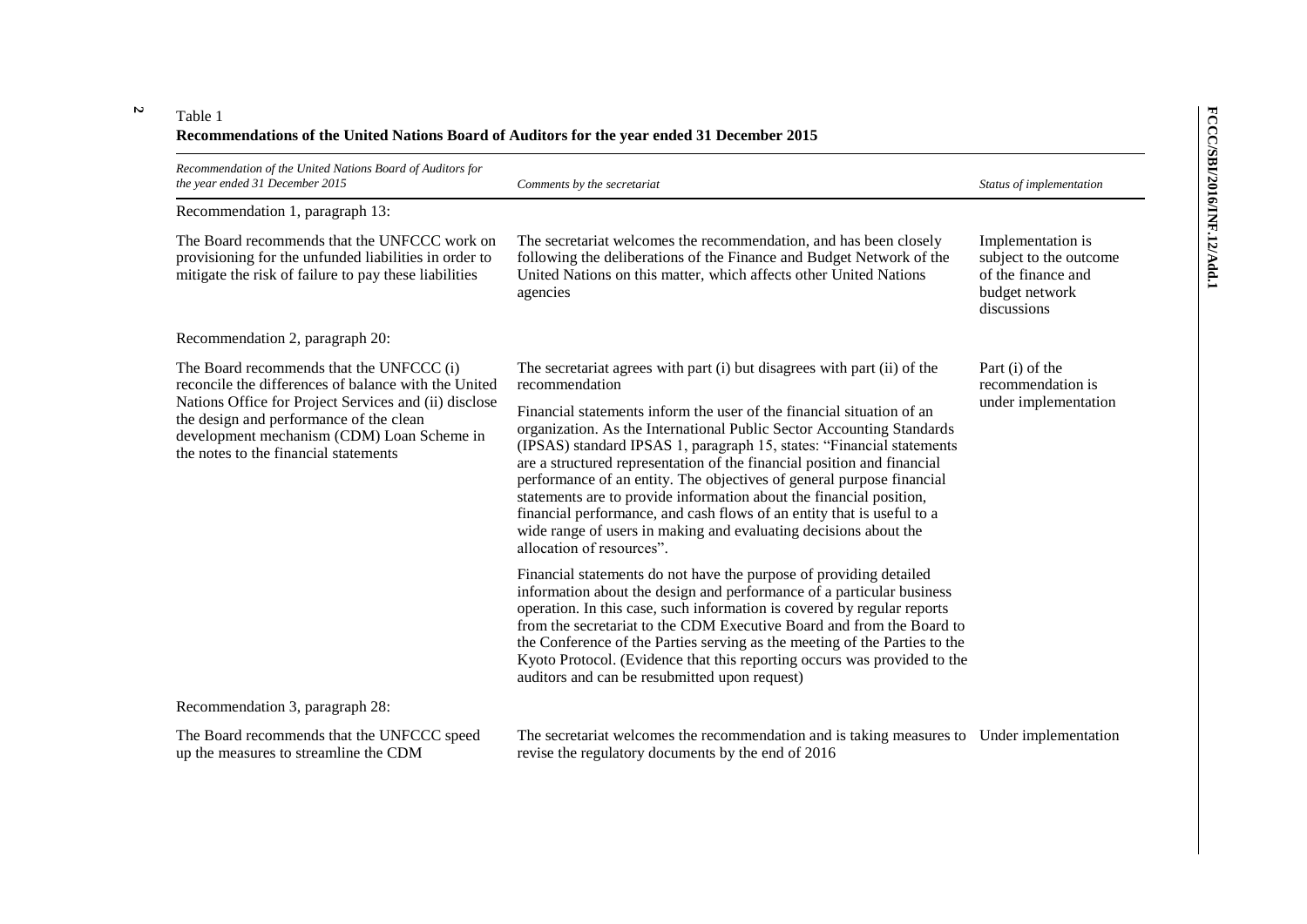| Recommendation of the United Nations Board of Auditors for<br>the year ended 31 December 2015                                                                                                                                                                                              | Comments by the secretariat                                                                                                                                                                                                                                                                                                                                                                                                      | Status of implementation |
|--------------------------------------------------------------------------------------------------------------------------------------------------------------------------------------------------------------------------------------------------------------------------------------------|----------------------------------------------------------------------------------------------------------------------------------------------------------------------------------------------------------------------------------------------------------------------------------------------------------------------------------------------------------------------------------------------------------------------------------|--------------------------|
| Recommendation 4, paragraph 32:                                                                                                                                                                                                                                                            |                                                                                                                                                                                                                                                                                                                                                                                                                                  |                          |
| The Board recommends that the UNFCCC devise a<br>suitable mechanism to ensure timely recovery of<br>the fees and other claims from designated<br>operational entities (DOEs)                                                                                                               | The secretariat welcomes the recommendation and is following up with<br>DOEs for overdue payments                                                                                                                                                                                                                                                                                                                                | Under implementation     |
| Recommendation 5, paragraph 40:                                                                                                                                                                                                                                                            |                                                                                                                                                                                                                                                                                                                                                                                                                                  |                          |
| The Board recommends that the UNFCCC make<br>suitable disclosure in the notes to the financial<br>statements on the unissued certified emission<br>reductions (CERs) which were lying in the stock of<br>the UNFCCC and the total potential revenue<br>unrealized for the CER certificates | The secretariat disagrees with the recommendation as such disclosure is<br>not required or even encouraged by IPSAS. IPSAS 19, paragraphs 105<br>and 106, state the requirement for a note of disclosure if the revenue is<br>probable:                                                                                                                                                                                          |                          |
|                                                                                                                                                                                                                                                                                            | "105. Where an inflow of economic benefits or service potential is<br>probable, an entity shall disclose a brief description of the nature of the<br>contingent assets at the reporting date, and, where practicable, an<br>estimate of their financial effect, measured using the principles set out<br>for provisions in paragraphs 44–62.                                                                                     |                          |
|                                                                                                                                                                                                                                                                                            | "106. The disclosure requirements in paragraph 105 are only intended to<br>apply to those contingent assets where there is a reasonable expectation<br>that benefits will flow to the entity. That is, there is no requirement to<br>disclose this information about all contingent assetsIt is important that<br>disclosures for contingent assets avoid giving misleading indications of<br>the likelihood of revenue arising" |                          |
|                                                                                                                                                                                                                                                                                            | It was discussed and agreed with the auditors that it is very unlikely that<br>revenue will be realized from CER certificates                                                                                                                                                                                                                                                                                                    |                          |
| Recommendation 6, paragraph 44:                                                                                                                                                                                                                                                            |                                                                                                                                                                                                                                                                                                                                                                                                                                  |                          |
| The Board recommends that the UNFCCC ensure<br>bank reconciliation of accounts is done within<br>15 days of the end of each month                                                                                                                                                          | The secretariat agrees with the recommendation                                                                                                                                                                                                                                                                                                                                                                                   | Implemented              |
| Recommendation 7, paragraph 48:                                                                                                                                                                                                                                                            |                                                                                                                                                                                                                                                                                                                                                                                                                                  |                          |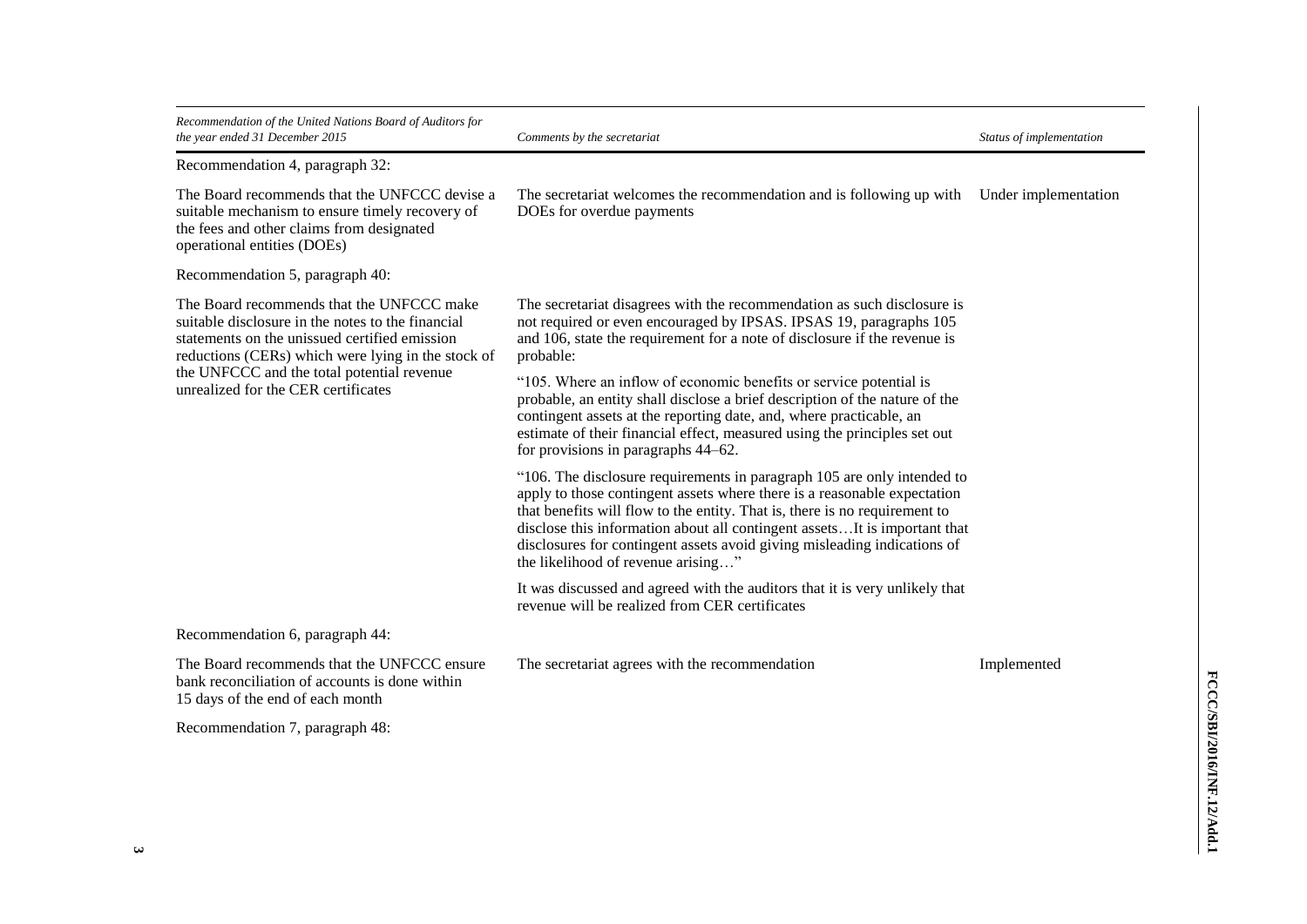| Recommendation of the United Nations Board of Auditors for<br>the year ended 31 December 2015                                                                                                        | Comments by the secretariat                                                                                                                                                                                                 | Status of implementation |
|------------------------------------------------------------------------------------------------------------------------------------------------------------------------------------------------------|-----------------------------------------------------------------------------------------------------------------------------------------------------------------------------------------------------------------------------|--------------------------|
| The Board recommends that the UNFCCC ensure<br>the achievement of training targets                                                                                                                   | The secretariat welcomes the recommendation and will look at planning<br>training events to ensure that they are better aligned with unit and team<br>workplans                                                             | Under implementation     |
| Recommendation 8, paragraph 52:                                                                                                                                                                      |                                                                                                                                                                                                                             |                          |
| The Board recommends that the UNFCCC enforce<br>compliance with its advance purchase policy for air<br>tickets                                                                                       | The secretariat agrees with the recommendation and is striving to ensure Under implementation<br>compliance with the policy                                                                                                 |                          |
| Recommendation 9, paragraph 57:                                                                                                                                                                      |                                                                                                                                                                                                                             |                          |
| The Board recommends that the UNFCCC ensure<br>all recruitment exercises in future are conducted by<br>interview panel members who have successfully<br>completed competency-based interview courses | The secretariat agrees with the recommendation. Measures have been<br>put in place to ensure that from March 2017, all eligible members of<br>future recruiting panels will complete competency-based interview<br>training | Under implementation     |

Table 2

### **Recommendations of the United Nations Board of Auditors for the year ended 31 December 2014**

| Recommendation of the United Nations Board of Auditors for<br>the year ended 31 December 2014                                                                                             | Comments by the secretariat                                                                                                                                                                                                                                                                                                                                                                                                                                                                                                                                                                                                                                                                                                    | Status of implementation |
|-------------------------------------------------------------------------------------------------------------------------------------------------------------------------------------------|--------------------------------------------------------------------------------------------------------------------------------------------------------------------------------------------------------------------------------------------------------------------------------------------------------------------------------------------------------------------------------------------------------------------------------------------------------------------------------------------------------------------------------------------------------------------------------------------------------------------------------------------------------------------------------------------------------------------------------|--------------------------|
| Recommendation 1, paragraph 15:                                                                                                                                                           |                                                                                                                                                                                                                                                                                                                                                                                                                                                                                                                                                                                                                                                                                                                                |                          |
| The Board recommends that the UNFCCC<br>strengthen its internal mechanisms to eliminate the<br>possibility of such errors in its future financial<br>statements and ensure their accuracy | The secretariat has established a review team of professional finance<br>staff to check the draft financial statements for accuracy before their<br>submission to the United Nations Board of Auditors. After the review<br>team's work, the financial statements are also checked by the Chief of<br>Finance and the Chief of Administrative Services. The review has proven<br>useful in finding errors and enabling their correction before inclusion of<br>the statements in the audit report. With continuous refinement in the use<br>of the Umoja central administrative system, which has subledger<br>accounting and other features, the accuracy of the draft financial<br>statements is foreseen to further improve | Under implementation     |